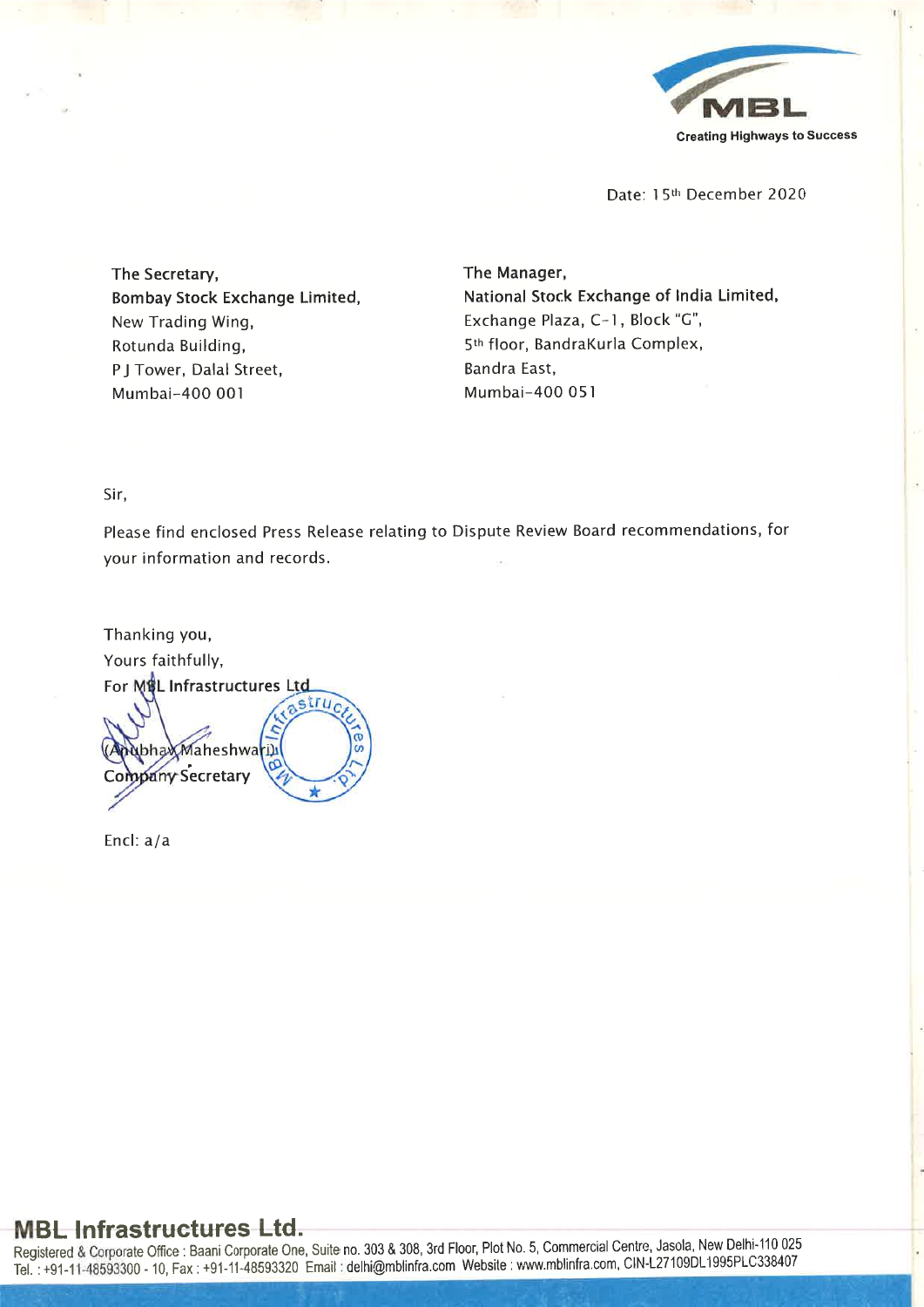

#### Press Release

#### MBL Infra gets DRB recommendation for Rs 530.73 crores

The Learned Dispute Review Board comprising of three independent members has unanimously recommended Rs 530.73 crores plus interest @10% p.a till the payment of the amount in favour of MBL Infrastructures Ltd. for one of its completed projects of NHAI.

'The Company has received various DRB recommendations/ arbitration awards/court orders aggregating to Rs 599.21 crores plus interest since the approval of the Resolution Plan. We are pursuing Dispute Resolution/ arbitration/conciliation/litigation proceedings in all matters for realization of our receivables and there has been significant progress.

The Company has obtained completion certificates for <sup>10</sup> public interest projects since the approva<sup>l</sup> of the Resolution Plan. With the completion of these projects the bidding capacity of the Company has enhanced. The Company will undertake new projects on the implementation of the Resolution Plan by the banks." said Mr <sup>D</sup> <sup>S</sup> Negi, CFO while addressing the officials of the Company.

#### About MBL Infrastructures Ltd.

MBL is engage<sup>d</sup> in the execution of Roads and Highways projects on EPC (Engineering, Procurement, & Construction) and BOT (Build, Operate, Transfer) basis. The company is professionally manage<sup>d</sup> by qualified and experienced team. It owns large fleet of sophisticated construction Equipment. It engages in its own mechanized stone aggregating quarrying and crushing to ensure economic and timely supply of bulk raw material of stone aggregates. MBL executes Construction and <sup>O</sup> & <sup>M</sup> Projects of Road & Highways, Building and other Civil engineering projects PAN India.

MBL has two operational BOT projects (a) Suratgarh-Bikaner National Highway Project in the state of Rajasthan in which MBL has investment of Rs <sup>185</sup> crores and where the commercial operations of toll collection has commenced for 90.86% of its 172.384 kms of the Project since 17.02.2019 and (b) Waraseoni- Lalbarra Road in the state of Madhya Pradesh where toll is being collected and semi-annual Annuity is being released by MPRDC since  $03.08.2015$ .



## MBL Infrastructures Ltd.

Registered & Corporate Office : Baani Corporate One, Suite no. 303 & 308, 3rd Floor, Plot No. 5, Commercial Centre, Jasola, New Delhi-110 025 Tel.: +91-11-48593300-10, Fax: +91-11-48593320 Email: delhi@mblinfra.comWebsite: www.mblinfra.com,CIN-L27109DL'l995PLC338407